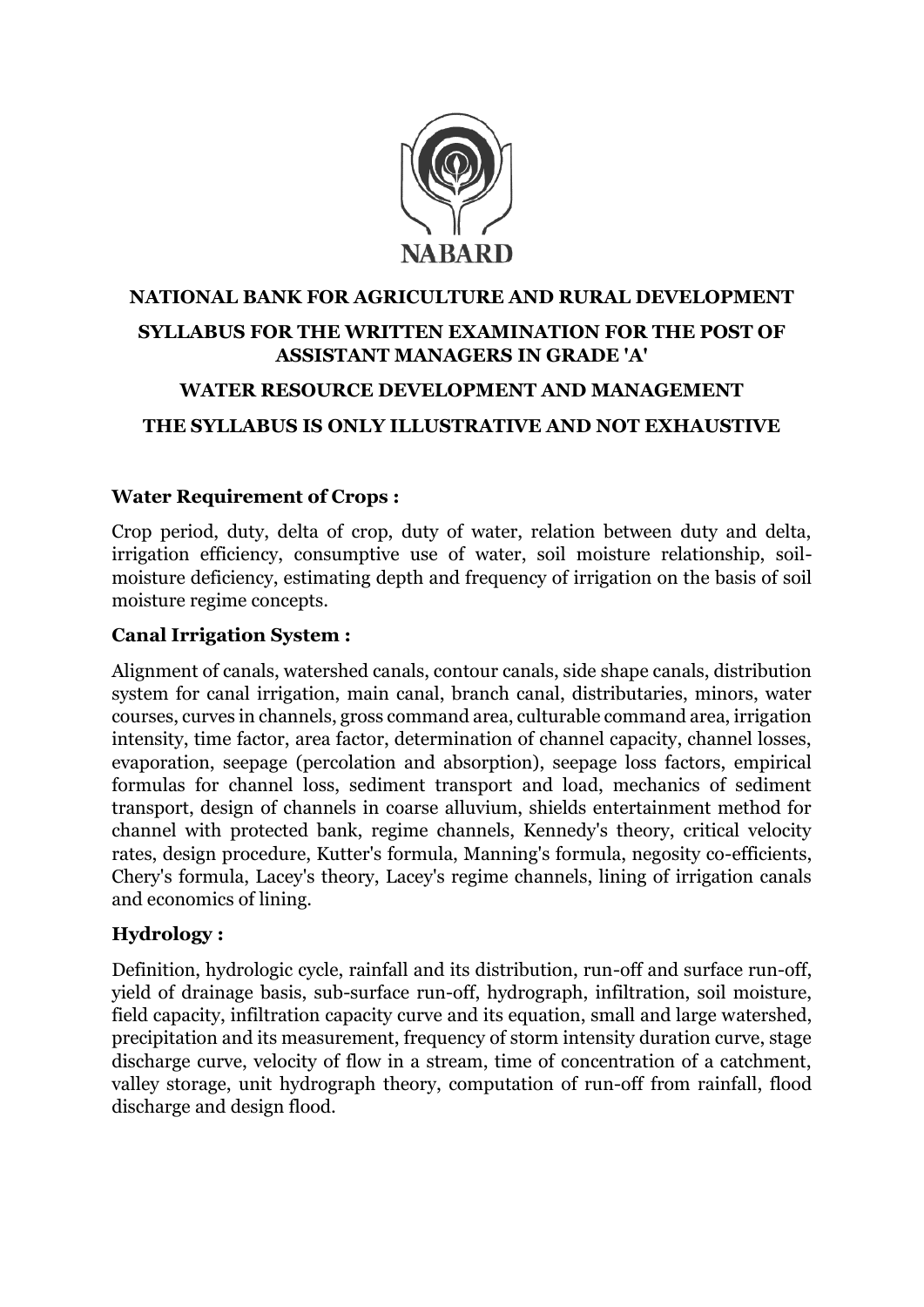### **Ground Water, Hydrology and Construction of Wells and Tubewells :**

Drainage of ground water, ground water reservoir, occurrence of ground water, porosity yield, specific yield, specific retention of different kinds of formations, determination of specific yield, permeability, transmissibility, velocity of ground water, hydraulics of wells, aquifers and acquicludes, non-artesian, requifers, artesian aquifers and artesian wells, specific capacity, infiltration wells, infiltration galleries, measurement of yield by theoretical and practical method, pumping test and recuperation test, Thiem's equilibrium formula for confined and unconfined aquifers, well interference, well loss and specific capacity, open wells and dug wells, different methods of recharging, various types of tubewells and its construction, methods of drilling of tubewells, well casing and screens, gravel packing, design of strainer, pumping arrangement.

### **Diversion Head Works :**

Principles and design of weir and barrage, gravity and non-gravity weirs, layout of diversion headworks, diversion weir, types of weirs, masonry weirs with vertical drops, the under sluices, the canal head regulator, silt control works, causes of failure by piping and by uplift.

### **Canal Falls, Canal Regulators :**

Types of falls and their design, design of head regulator and cross regulator.

### **Cross Drainage Works :**

Aqueducts and siphon, level crossing principles and design.

### **Dams and Reservoirs :**

Basic principles of reservoir planning, types of dams and their characteristics, selection of dam site, investigations (Engineering, Geological and Hydrological) combination of forces for design of dams, modes of failure and criteria for structural stability of gravity dams. Elementary profile of a gravity dam, construction of gravity dam, cracking of concrete in gravity dam, joints in gravity dam, keyways, water stops and foundation treatment for gravity dams.

### **Spillage, Gates and Energy Dissipators :**

Definition, location, design consideration, various types of spillways, design of crest of ogee spillway, cavitation, energy dissipators below overflow spillway and their design, use of hydraulic jump as energy dissipator, stilling basin, types of gates and their characteristics.

### **River Control :**

Scope and objective of river control, marginal embankment, spurs, cut-offs, launching apron.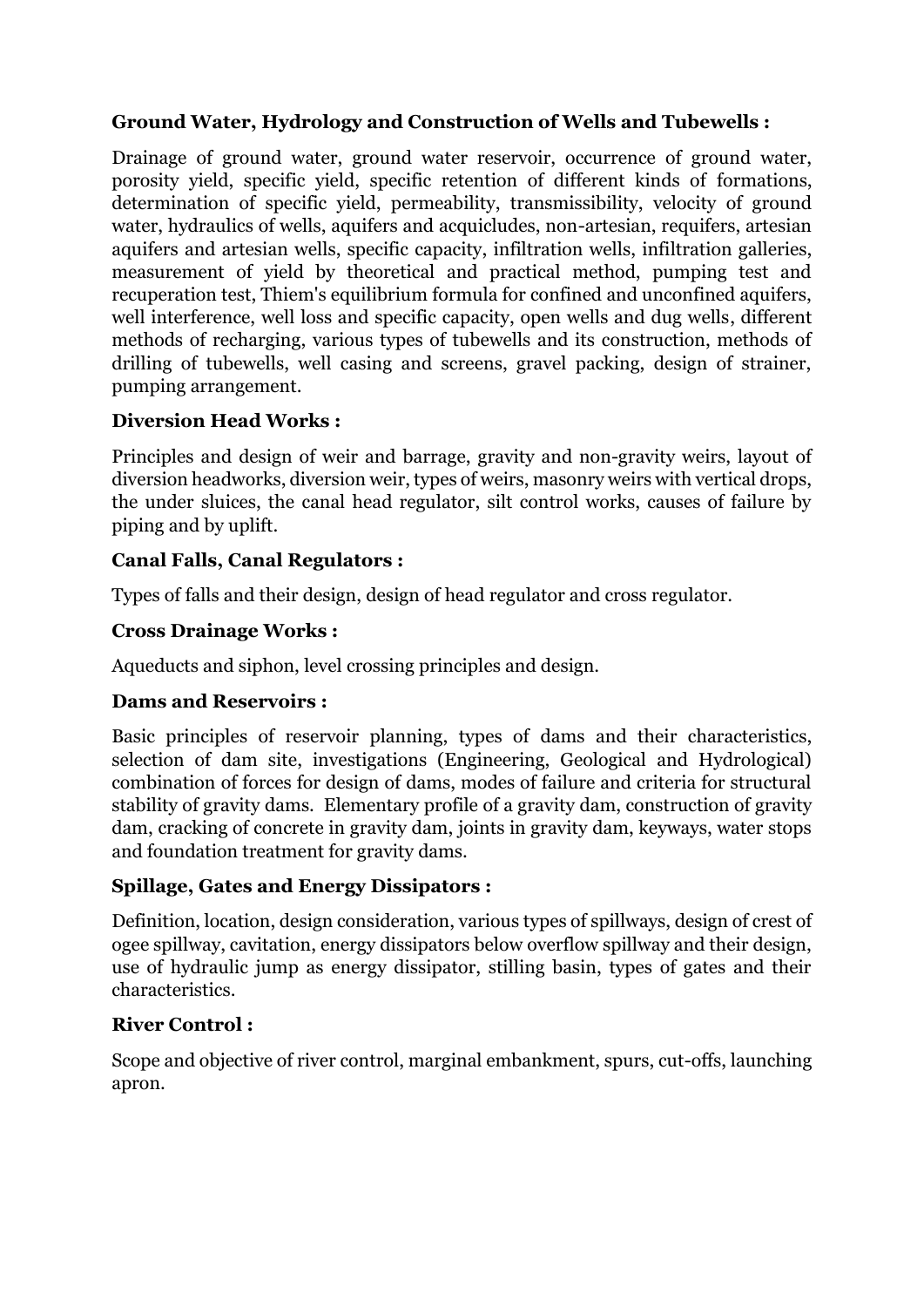

# **NATIONAL BANK FOR AGRICULTURE AND RURAL DEVELOPMENT सहायक प्रबन्धक – ग्रेड 'ए' – अधधकारी पद केधिए भर्ती हर्तेुधिधिर्त परीक्षा केधिए पाठ्यक्रम**

# **िघुधसचिं ाई**

## **यह पाठ्यक्रम केवि धिदर्शी है, सम्पूर्णिहीं**

## **फसिों की जि आवश्यकर्ता :**

फसल अवधि, ड्यूटी, फसलों का डेल्टा, जल की ड्यूटी, ड्यूटी और डेल्टा केबीच अंत, धसंचाई क्षमता, पानी का सही उपयोग, मृदा-नमी संबंध, मृदा-नमी की न्यूनता, मृदा-नमी प्रणाली के आधार पर सिंचाई पर सिंचाई की गहनता और आवृत्ति का आकलन.

## **िहर धसचिं ाई प्रर्ािी :**

नहरों का धमलाना,वाटरशेड नहरें, समोच्च नहरें, साइड शेप कैनाल, नहर धसंचाई के धलए जल धवतरण प्रणाली, मुख्य नहर, शाखा नहर, डिस्ट्रीब्यूटर्स, माइनर्स, वाटर कोर्सेस, नहरों में मोड, सकल कमान क्षेत्र, कल्चरेबल कमान क्षेत्र, सिंचाई-सघनता, समय घटक, क्षेत्र घटक, चैनल क्षमता का निर्धारण, चैनल क्षरण, वाष्पीकरण, रिसाव (टपकना तथा छीजन), रिसाव क्षरण के कारक, चैनल क्षरण के प्रयोगिक फार्मुले, तलछट वहन एवं भार, तलछट वहन की तरकीब, मोटे एल्यूमिनीयम के चैनल की डिज़ाइन, सुरक्शित किनारों के साथ चैनल के लिए शील्ड एंटरटेनमेंट मेथड, रिजिम चैनल, क्रिटिकल वेलोसिटी रेट का कैनडी का सिद्धान्त, डिज़ाइन की कार्य प्रक्रिया, कुटर का फार्मुला, मैनिंग का फार्मुला, नेगोसीटी को-एफ़िशिएंट्स, चेरी का फार्मुला, लेसी का सिद्धान्त, लेसी का रेजिम चैनल, सिंचाई नहरों को पक्का करना और पक्का करने की आर्थिक रूपरेखा.

### जल विज्ञान :

परिभाषा, जल विज्ञानी चक्र, वर्षा एवं वितरण, अपवहन और सतही अपवहन, नालियों के आधार पर प्राप्ति, उपसतह अपवहन, हाइड्रोग्राफ, अंत:सरण, मृदा अदृता, खेत की क्षमता, अंत:सरण क्षमता, अंत:सरण क्षमता प्रतिरोधन और इसका समीकरण, लघु और बृहत वाटरशेड, वर्षा और इसका माप, तूफान की आवृत्ति, सघनता, अवधि, प्रतिरोध, स्टेज डिस्चार्ज कर्व, नाले के प्रवाह की गति, जलग्रहण के संकेन्द्रण का समय, घाटी भंडारण, यूनिट हाइड्रोग्राफ सिद्धान्त, वर्षा से उपवहन की गणना, फ्लड डिस्चार्ज और डिज़ाइन फ्लड.

## **भूजि, जि धवज्ञाि एविंकुओिंऔर ििकूपों का धिमाणर् :**

भूजल की निकासी, भूजल संचयन, भूजल की प्राप्ति, सरंध्र उपज, विशिष्ट उपज, विभिन्न प्रकार की अवस्थाओं मेंजल अविारण, धवधशष्ट उपज का धनिासरण, पारगम्यता, संप्रेष्यता, भूजल की गधत, कुओं की जलग्रहता,